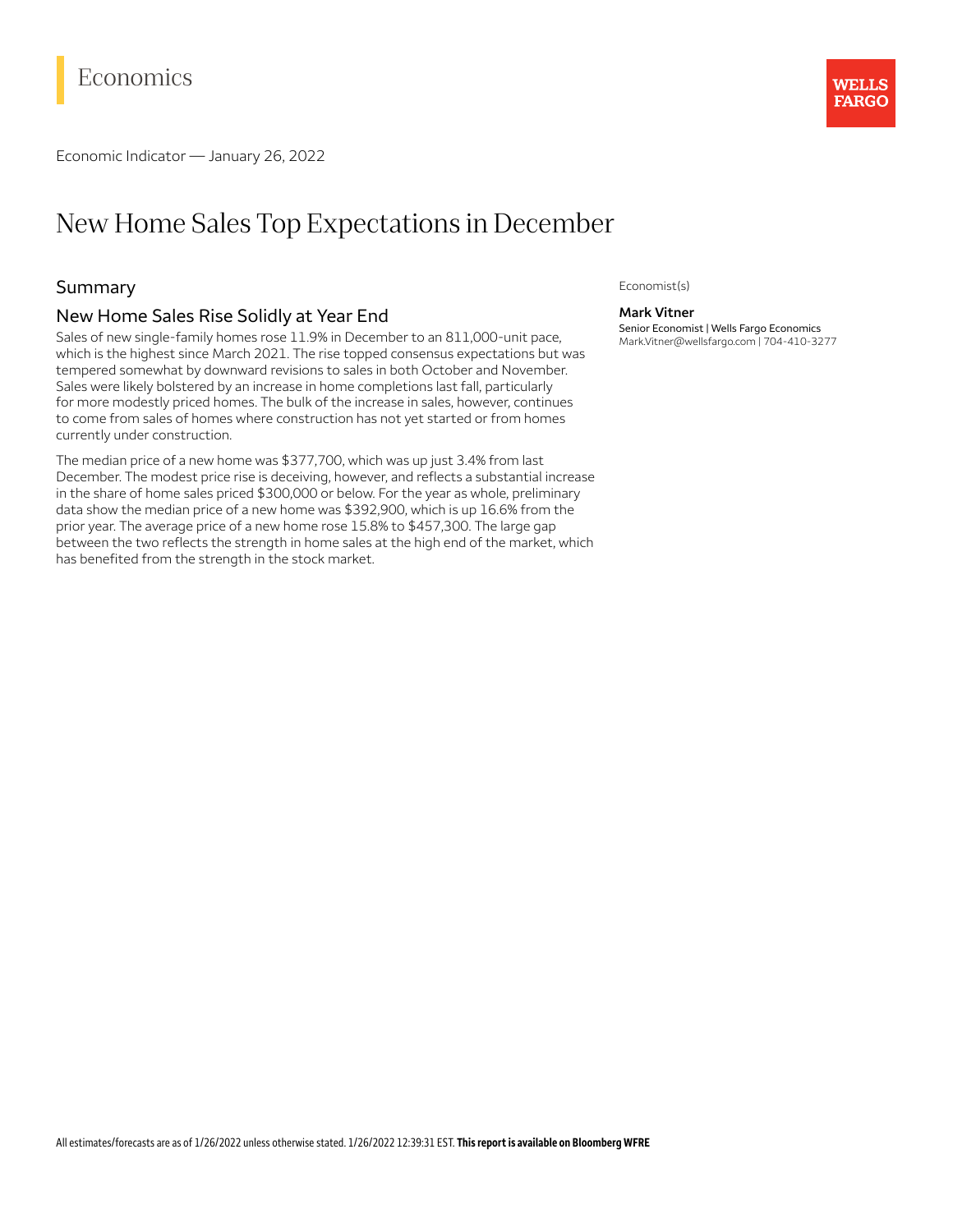### Economic Indicator **Economics Economics Economics Economics Economics**

## New Home Sales End 2021 on a High Note

New home sales jumped 11.9% to an 811,000-unit annual rate, marking the strongest sales pace for new homes since last March. The increase was tempered somewhat by downward revisions to sales in both October and November. New home sales for the year came in at 762,000 units, which was down 7.3% from 2020. The drop reflects the impact of ongoing supply chain bottlenecks which have lengthened the timeline for building new homes. Supply chain bottlenecks eased up a bit last fall, which allowed more homes to be completed, but then worsened later in the year following devastating floods in western Canada which put further strains on lumber.

December's jump in new home sales also likely reflects efforts by home buyers to stay a step ahead of rising mortgage rates. Discussions about the Fed accelerating its timetable for normalizing monetary policy brought about much more discussion about rising interest rates, which likely prompted some buyers to pull forward their plans. Supply chain woes have made this more difficult, however, because it is hard to lock in on a mortgage if you do not know when a home will be completed.

Mild weather may have also helped. Sales surged 56.4% in the Midwest to 86,000 units in December. Sales also rose solidly in the South, climbing 14.9% to a 456,000-unit pace, and rose 0.4% in the West to a 242,000-unit pace. Sales fell 15.6% in the Northeast to a 27,000-unit pace.

December's big jump pulled the months' supply of new homes available for sale back down to six months. This closely watched inventory measure is not in line with its historic norm, at least technically. Builders have scrambled to secure more buildable lots, hire workers and strengthen supply chains. The time needed to build a home still remains much longer than usual, and builders have an unusually large number of homes currently under construction due to supply chain challenges. The latest construction data show builders currently have 769,000 single-family homes under construction, which is the highest since January 2007.

With so many homes under construction, it is not surprising that homes under construction have accounted for a growing share of new home sales. Preliminary data show that 45.4% of new home sales this past year were for homes currently under construction, compared to 37.2% of new home sales in 2020. Homes where construction has not yet started also accounted for a larger share of sales, accounting for 29.4% of overall new home sales, up from 28.5% the prior year. Completed homes accounted for just 25.2% of new home sales, down from 34.3% the prior year.



New Home Sales by Stage of Construction SAAR in Thousands

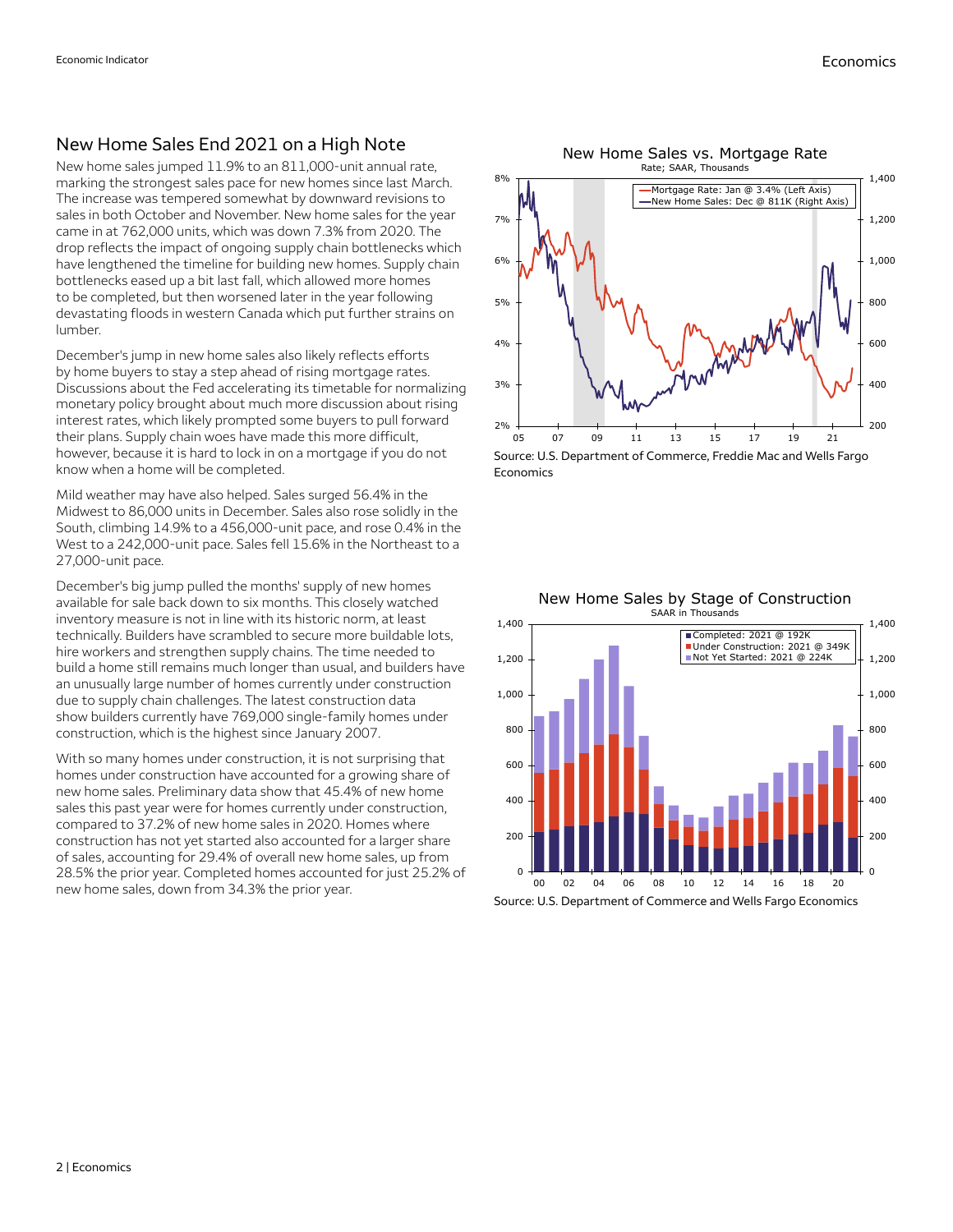## Home Prices Rose Solidly in 2021

The median price of a new home fell from \$416,100 in December to \$377,700 in December on a not seasonally adjusted basis. The drop is due to a sharp rise in the proportion of homes sold that at were priced at below \$300,000 during the month. Home prices at less than \$300,000 accounted for 7% of new home sales in November, but the share jumped to around 13% in December, thanks to the huge increase in sales in the South and Midwest, where single-family home prices tend to be much lower than in the West and Northeast.

For the year as a whole, preliminary data show the median price of a new home was \$392,900, which is up 16.6% from the prior year. The average price of a new home rose 15.8% to \$457,300. The large gap between the two reflects the strength in home sales at the high end of the market, which has benefited from the strength in the stock market. Sales of homes priced over \$500,000 accounted for 28% of new home sales in 2021, up from 18% the prior year.

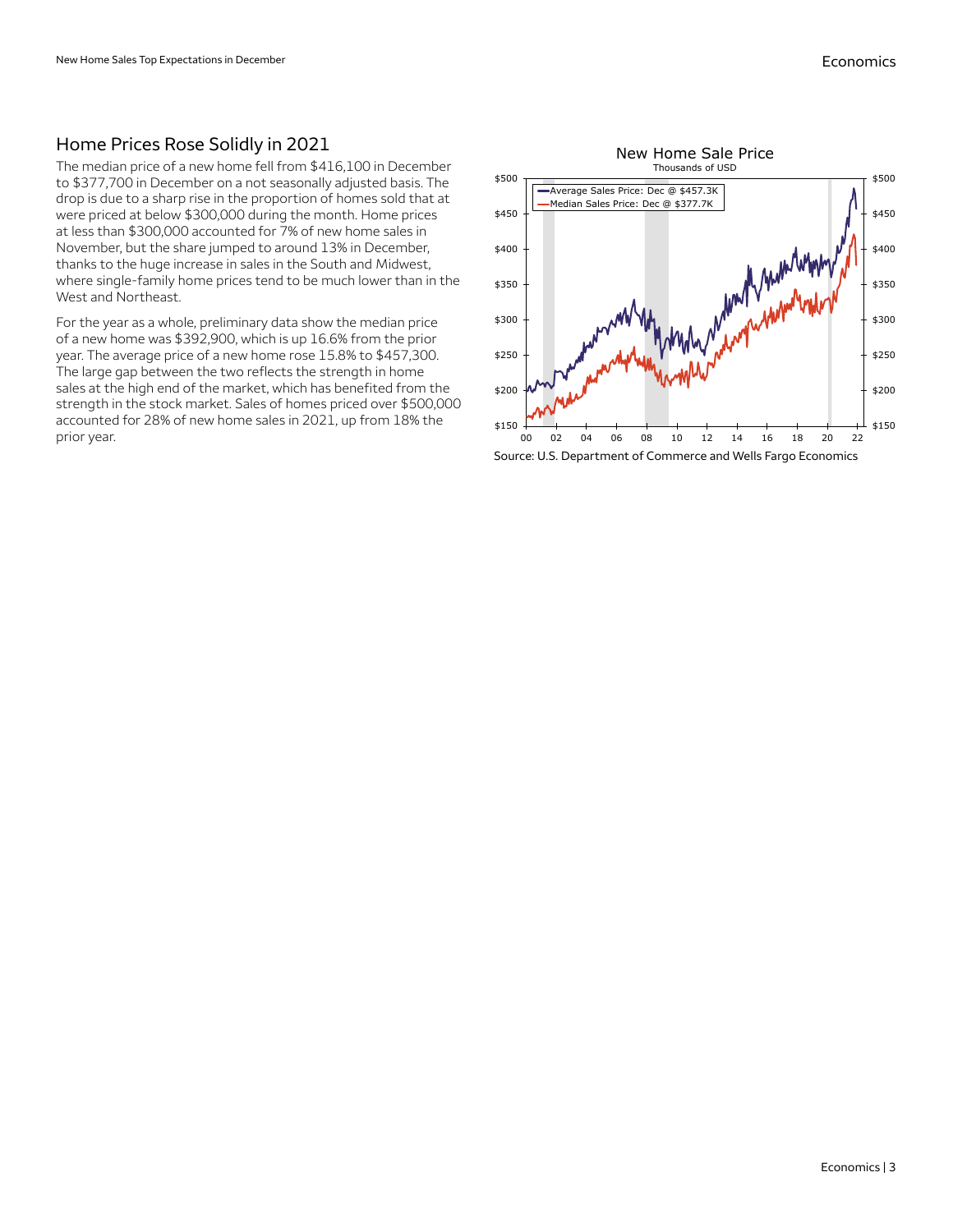#### **Subscription Information**

To subscribe please visit: [www.wellsfargo.com/economicsemail](http://www.wellsfargo.com/economicsemail)

*The 2022 Annual Economic Outlook: Restoring Balance in the Post-Pandemic Economy* is available at [wellsfargo.com/economicoutlook](http://wellsfargo.com/economicoutlook)

Via The Bloomberg Professional Services at WFRE

### **Economics Group**

| Jay H. Bryson, Ph.D. | Chief Economist          | 704-410-3274 | Jay.Bryson@wellsfargo.com           |
|----------------------|--------------------------|--------------|-------------------------------------|
| Mark Vitner          | Senior Economist         | 704-410-3277 | Mark.Vitner@wellsfargo.com          |
| Sam Bullard          | Senior Economist         | 704-410-3280 | Sam.Bullard@wellsfargo.com          |
| Nick Bennenbroek     | International Economist  | 212-214-5636 | Nicholas.Bennenbroek@wellsfargo.com |
| Tim Quinlan          | Senior Economist         | 704-410-3283 | Tim.Quinlan@wellsfargo.com          |
| Azhar Igbal          | Econometrician           | 212-214-2029 | Azhar.Iqbal@wellsfargo.com          |
| Sarah House          | Senior Economist         | 704-410-3282 | Sarah.House@wellsfargo.com          |
| Charlie Dougherty    | Economist                | 212-214-8984 | Charles.Dougherty@wellsfargo.com    |
| Michael Pugliese     | Economist                | 212-214-5058 | Michael.D.Pugliese@wellsfargo.com   |
| Brendan McKenna      | International Economist  | 212-214-5637 | Brendan.Mckenna@wellsfargo.com      |
| Shannon Seery        | Economist                | 332-204-0693 | Shannon.Seery@wellsfargo.com        |
| Nicole Cervi         | Economic Analyst         | 704-410-3059 | Nicole.Cervi@wellsfargo.com         |
| Sara Cotsakis        | Economic Analyst         | 704-410-1437 | Sara.Cotsakis@wellsfargo.com        |
| Jessica Guo          | Economic Analyst         | 704-410-4405 | Jessica.Guo@wellsfargo.com          |
| Karl Vesely          | Economic Analyst         | 704-410-2911 | Karl.Vesely@wellsfargo.com          |
| Coren Burton         | Administrative Assistant | 704-410-6010 | Coren.Burton@wellsfargo.com         |